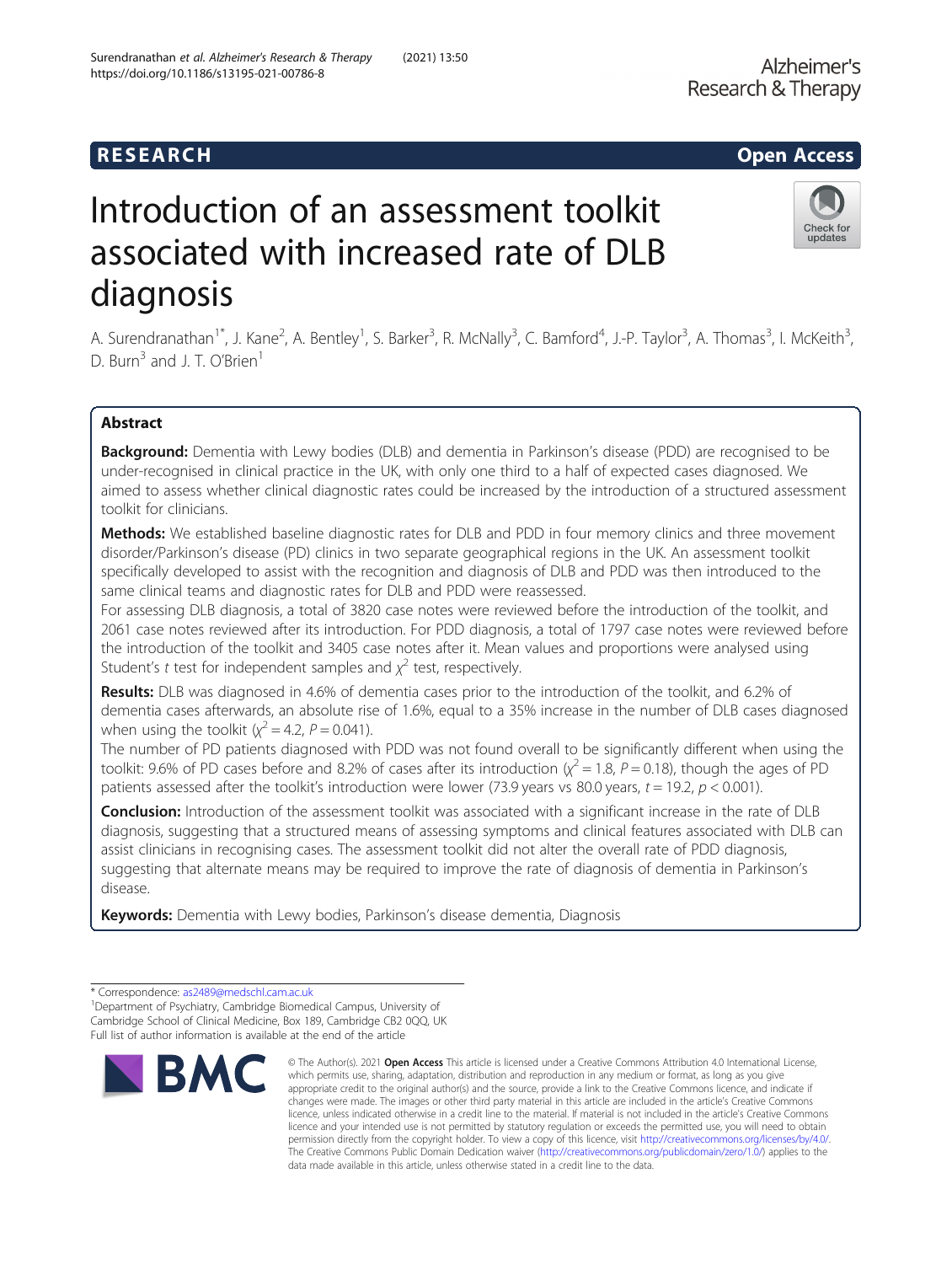## Introduction

Lewy body dementia, consisting of dementia with Lewy bodies (DLB) and Parkinson's disease dementia (PDD), is the second most common neurodegenerative dementia in older people and comprises 15–20% of dementia cases in pathological studies [\[1](#page-6-0), [2\]](#page-6-0).

However, the clinical prevalence of Lewy body dementia (LBD) is found to be much less, with systematic reviews reporting the prevalence of DLB to be 4.2–5% [\[3](#page-6-0), [4\]](#page-6-0) and PDD to be 3.6%, of all dementia cases [[5\]](#page-7-0). In addition, our group investigated the diagnostic rate of DLB in clinical practice in two regions in the UK and found it to be  $4.6\%$  [\[6](#page-7-0)]; hence, DLB is likely to be underdiagnosed in these regions. Our group also found the proportion of Parkinson's disease (PD) cases with dementia (i.e. PDD) was 9.7%, also below that expected when compared with the prevalence of between 20 and 30% reported in a systematic review [[5\]](#page-7-0). We now sample a proportion of the same services included in the earlier report, assessing diagnostic rates before and after the introduction of an assessment toolkit designed to improve recognition and diagnosis of DLB and PDD.

Consensus diagnostic criteria for DLB [[7,](#page-7-0) [8](#page-7-0)] and PDD [[9,](#page-7-0) [10\]](#page-7-0), aid clinicians in assessing patients with suspected Lewy body dementia. These criteria depend on eliciting a number of symptoms and clinical signs supported by the use of biomarkers, although a definitive diagnostic test is not yet available. DLB in particular is a heterogeneous condition with variable presenting features [\[11](#page-7-0)], often co-existing with significant Alzheimer's pathology which can make diagnosis challenging, as core features may be masked leading to a diagnosis of AD [\[12](#page-7-0), [13](#page-7-0)]. In a recent autopsy study, of the 30 cases with DLB (alone or mixed with AD), only 6 were correctly identified clinically as having DLB pathology, with the majority diagnosed as either AD or mixed AD and vascular dementia [[14\]](#page-7-0). Delays in diagnosis can also occur, with higher attendances at clinic, a higher number of imaging tests required and more alternative diagnoses given to those with DLB than with other types of dementia [\[15](#page-7-0), [16](#page-7-0)].

A diagnostic toolkit could provide a structured framework for the assessment of patients suspected of Lewy body dementia and might assist in raising the clinical diagnostic rate closer to the rates of LBD that are reported at autopsy. Whilst there are examples of structured assessment tools used in the diagnosis of dementia, the efficacy of such methods is yet to be assessed. In other medical disciplines, for example paediatrics and dermatology, toolkits have been found to be beneficial in diagnosis and in improving knowledge and behaviour when used as a diagnostic framework [\[17](#page-7-0), [18](#page-7-0)].

Here we investigate whether the introduction of such a diagnostic toolkit to clinicians in secondary care improved the diagnostic rates of LBD.

## **Methods**

## **Objectives**

The primary objective of the study was to assess whether the introduction to NHS clinical services of a diagnostic toolkit would be associated with a change in the clinical diagnostic rates of DLB and PDD.

## Study design

We undertook a prospective study, examining prevalence rates for DLB and PDD diagnosis covering an 18 month period before and after the introduction of the assessment toolkit.

Services within two NHS Trusts in the North East and East Anglia of the UK, the same regions that were previously sampled for DLB and PDD diagnostic rates [\[6](#page-7-0)]. The services consisted of four memory clinics that were assessed for the rate of DLB diagnosis, these four services were a part of the nine services sampled in the previously performed prevalence study (Kane et al.)  $[6]$  $[6]$ . In addition, three movement disorders (or PD) clinics were assessed for the rate of diagnosis of PDD; similarly, these three services formed part of the five services sampled in the previously performed prevalence study.

The toolkit was based on the established diagnostic criteria for DLB and PDD [\[19](#page-7-0), [20\]](#page-7-0) and was developed following piloting in a service not involved in the current study. The toolkits set out the diagnostic criteria for PDD and DLB together with the questions to ask either the patient or carer to assess whether the patient fulfils such criteria. A systematic method for assessing for parkinsonism was also included. The entire toolkit and details of the pilot study can be found through the website link in the 'Availability of data and materials' section below.

The assessment toolkit was introduced to clinicians at an initial site visit, before a training session on how to apply the toolkit in clinical scenarios was provided by the study investigators, including where required teaching sessions on examining for parkinsonism. The study team provided further support on the use of the toolkit during the course of the study when requested by clinicians.

## Procedure

The notes of all subjects seen in these services were reviewed to identify patients with a diagnosis of dementia (for DLB prevalence), or those with a diagnosis of PD (for PDD prevalence), attending each participating service, for an 18-month period before the introduction of the toolkit and then an 18-month period after its introduction.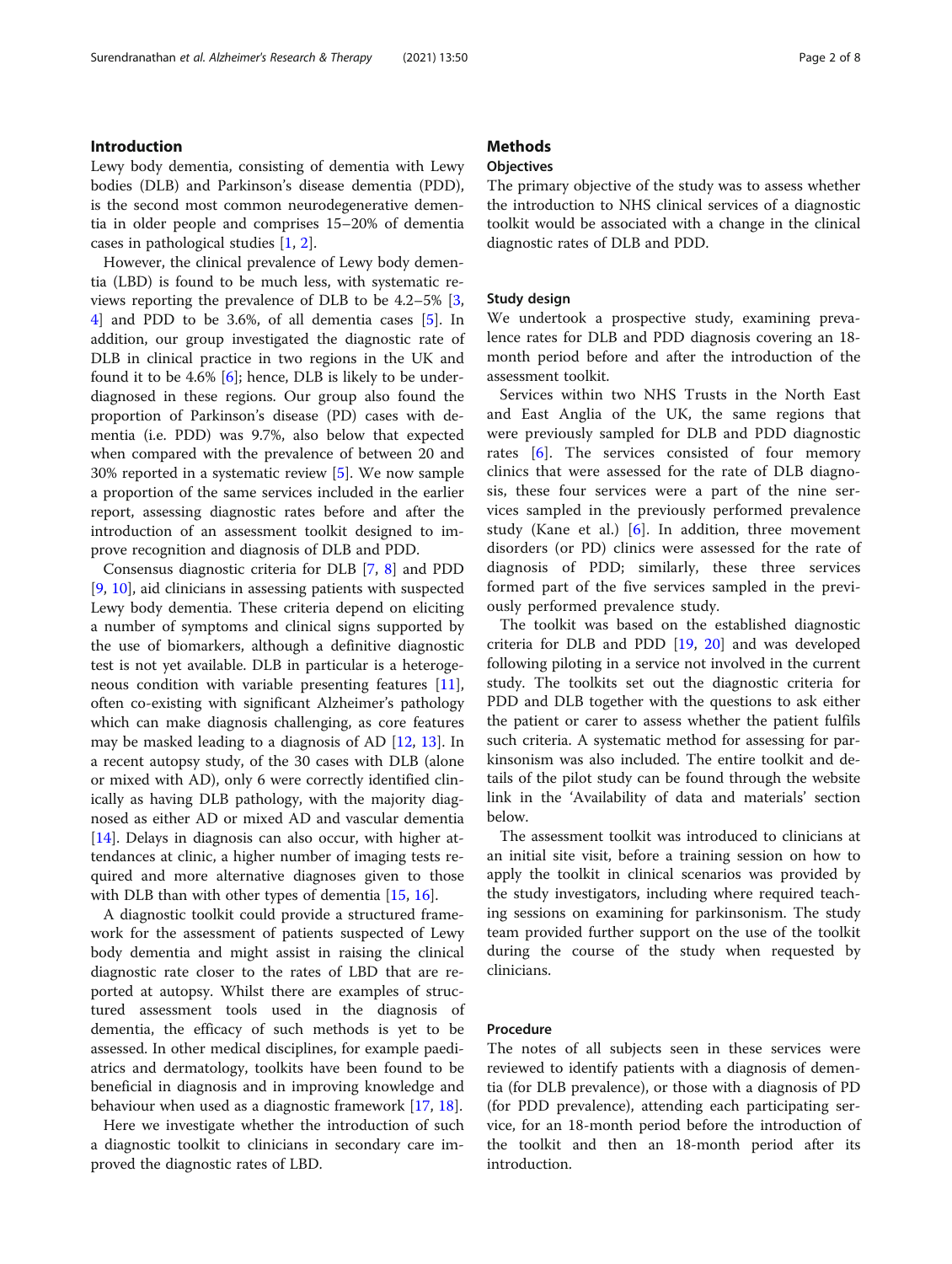## Statistical analysis

Statistical analysis was performed using SPSS 26.0 for Windows. Confidence intervals for prevalence were calculated using the Wilson method. Mean values and proportions were analysed using Student's t test for independent samples and  $\chi^2$  test, respectively. For each test statistic,  $p < 0.05$  was regarded as statistically significant.

## Results

## Demographics

In the DLB part of the study, from the period prior to the introduction of the toolkit, 3820 case notes were reviewed from memory clinics and 2140 dementia cases identified (consisting of 1460 in the North East and 680 in East Anglia). From the period after the introduction of the toolkit, 2058 case notes were reviewed from the same services and 1279 dementia cases detected (consisting of 632 in the North East and 647 in East Anglia).

There were no significant differences in age or sex between the groups assessed prior to the introduction of the toolkit and the group assessed after the introduction of the toolkit (see Table 1 - Demographics).

In the PDD part of the study, from the period prior to the introduction of the toolkit 1797 case notes were reviewed from movement disorder or PD clinics across the two regions, with 1130 cases of Parkinson's disease identified, consisting of 974 in the North East and 156 in East Anglia. In the 18-month period following the introduction of the toolkit, 3405 case notes were reviewed from the same services, with 1967 cases of PD identified, consisting of 1809 in the North East and 158 in East Anglia.

The group of PD cases sampled prior to the introduction of the toolkit was significantly older than the group which was sampled after the introduction of the toolkit, by a mean of 6.1 years ( $P < 0.001$ ). This earlier group also had a slightly higher proportion of females ( $p = 0.048$ ), see Table 1.

## Dementia with Lewy bodies

Before the introduction of the toolkit, the proportion of dementia cases diagnosed with DLB was found to be 4.6% (95% confidence interval (CI) 3.8% to 5.5%).

|  |  | Table 1 Demographics |
|--|--|----------------------|
|--|--|----------------------|

Following the introduction of the toolkit, DLB was diagnosed in 6.2% (CI 5.0% to 7.6%) of dementia cases (see Fig. [1](#page-3-0)). This is an absolute rise of 1.6%, equal to a 35% increase in the cases diagnosed compared to the baseline  $(\chi^2 = 4.16, P = 0.041).$ 

With respect to the different regions, in the North East, there was a significant increase from 5.3 to 9.7%  $(x^2 = 13.2, P < 0.001)$  after the toolkit was introduced. In East Anglia, however, there was no significant change, with a rate of 2.9% and 2.8% ( $\chi^2$  = 0.30, *P* = 0.86), pre and post introduction of the toolkit, respectively.

Since the rate of DLB diagnosed differentially increased between the regions, we looked at other diagnostic categories for dementia to see if this would shed insights into why the diagnostic rates increased in one region, but not the other. The diagnosis rates of the different subtypes as recorded within each region can be seen in Fig. [2](#page-3-0).

Following the introduction of the toolkit, the diagnosis of dementia subtypes across both regions showed Alzheimer's disease and mixed dementia as the commonest diagnosed across both regions, with Alzheimer's recorded as having a higher rate in the North East and mixed dementia recorded higher in East Anglia.

## Parkinson's disease dementia

In the initial survey, prior to the toolkits' introduction, the number of PD patients diagnosed with PDD was found to be 9.6% (CI 8.1% to 11.5%). Following the introduction of the toolkit, PDD was diagnosed in 8.2% (CI 7.1% to 9.5%), which did not represent a statistically different change ( $\chi^2$  = 1.79, *P* = 0.18)—see Fig. [3.](#page-4-0)

There were contrasting results in the different regions. In East Anglia, there was a significant increase from 4.5 to 13.3% ( $\chi^2$  = 7.49, P = 0.006). In the North East, however, there was a significant decrease from 10.5 to 7.8%  $(\chi^2 = 5.7, P = 0.017).$ 

## Comparison with earlier prevalence study

A comparison of the results here with those from the earlier prevalence study shows that the services sampled in this study had similar DLB rates and PDD rates prior to the introduction of the assessment toolkit as the services sampled in the larger prevalence study [\[6](#page-7-0)] (see

|                            | Pre                 | Post                | <b>Statistic</b> | Ρ       |
|----------------------------|---------------------|---------------------|------------------|---------|
| Age (mid screening period) | Years (SD)          | Years (SD)          | t test           |         |
| DLB study                  | 82.2(7.9)           | 82.1(7.5)           | 0.18             | 0.88    |
| PDD study                  | 80.0(7.1)           | 73.9 (10.2)         | 19.2             | < 0.001 |
| Sex                        | Male/female (%male) | Male/female (%male) |                  |         |
| DLB study                  | 865/1275 (40.4%)    | 499/780 (39.0%)     | 0.66             | 0.42    |
| PDD study                  | 666/461 (59.1%)     | 1233/734 (62.7%)    | 3.89             | 0.048   |
|                            |                     |                     |                  |         |

Age and sex comparison between subjects (pre and post introduction of the assessment toolkit) for both DLB and PDD parts of the study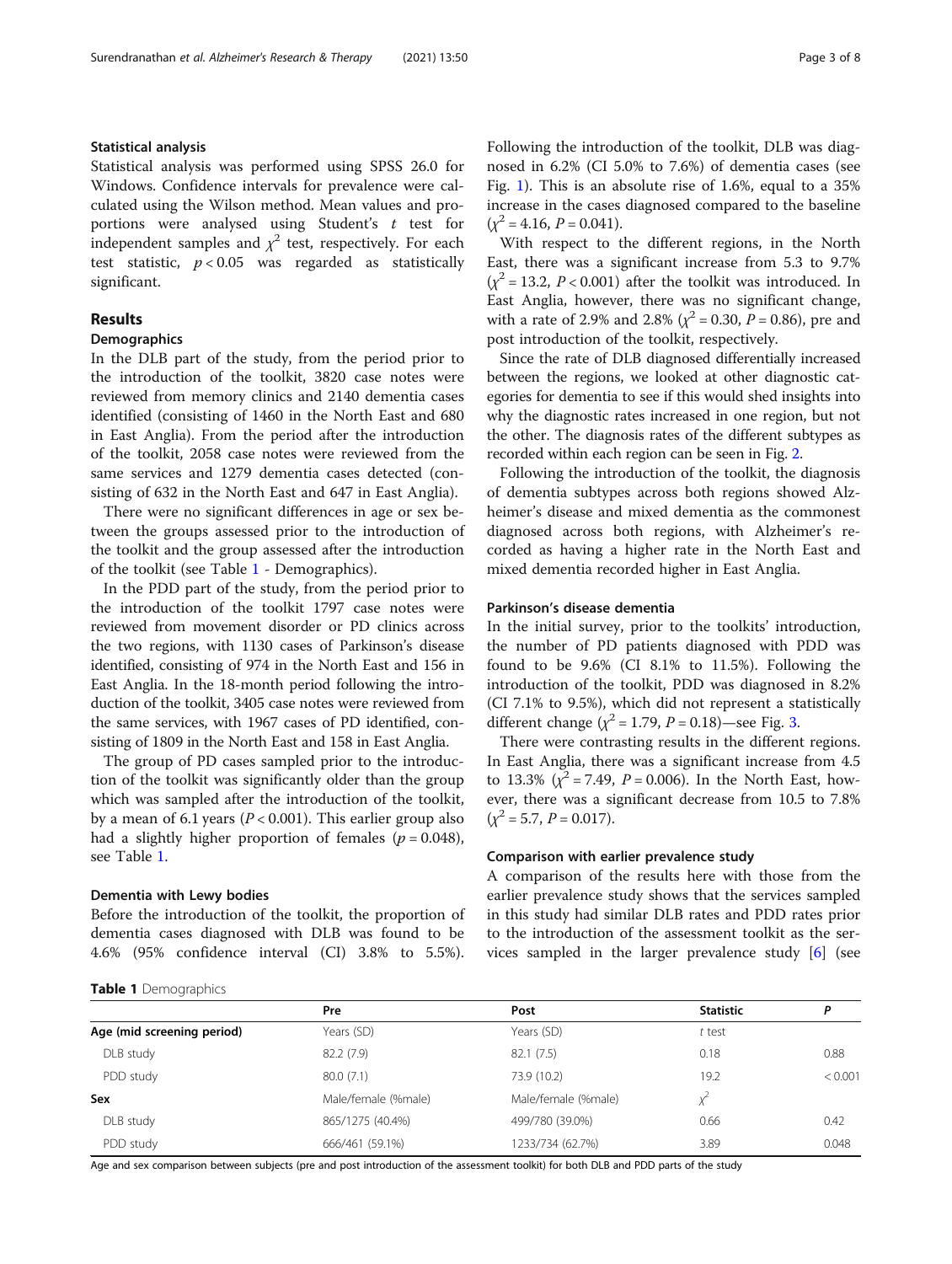<span id="page-3-0"></span>

Fig. [4\)](#page-4-0), with DLB and PDD rates the same or very similar to the larger samples.

## Discussion

## DLB diagnosis rates

The introduction of an assessment toolkit was associated with a significant increase in the rate of DLB diagnosis,

suggesting that a structured means of assessing patients for DLB together with an increased awareness of DLB criteria during clinician assessment may increase the likelihood of diagnosis. This may reflect the heterogeneity of the condition at presentation, as core features may be obscured by other more troublesome clinical complaints such as psychiatric disturbance or falls. Yet

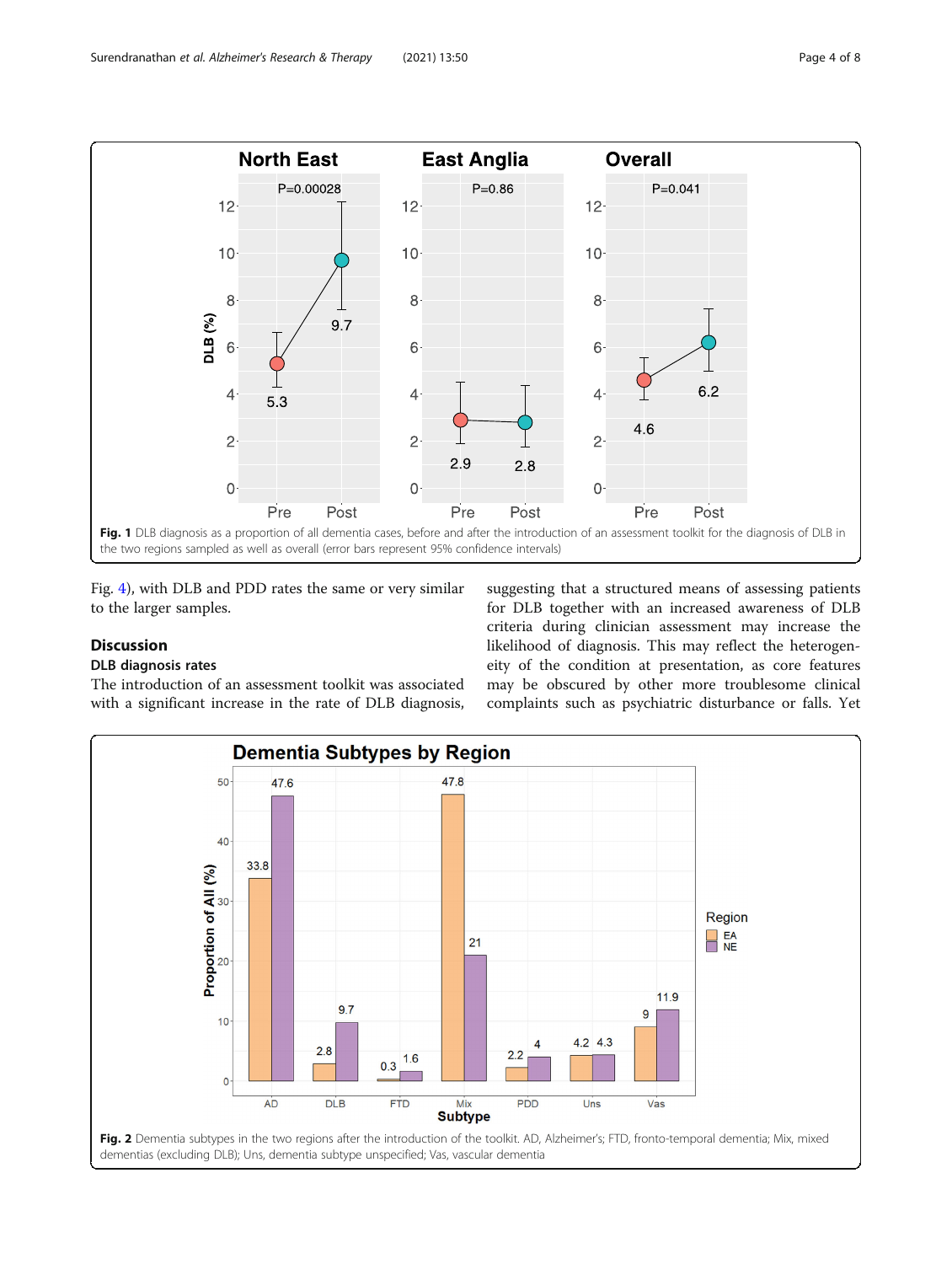<span id="page-4-0"></span>

direct questioning may reveal the underlying Lewy body disorder, with for example targeted questioning for rapid eye movement (REM) sleep behaviour disorder or fluctuating cognition. DLB is recognised as a challenging disorder to diagnose: DLB patients receive more alternative diagnoses and experience a longer length of time before

receiving a final diagnosis [\[16\]](#page-7-0). Care-givers report the majority of patients see more than three doctors before a Lewy body diagnosis is made [[15\]](#page-7-0). A DLB assessment toolkit may therefore be the support that clinicians need to help diagnose DLB quickly and accurately. In addition, a general increased knowledge and awareness

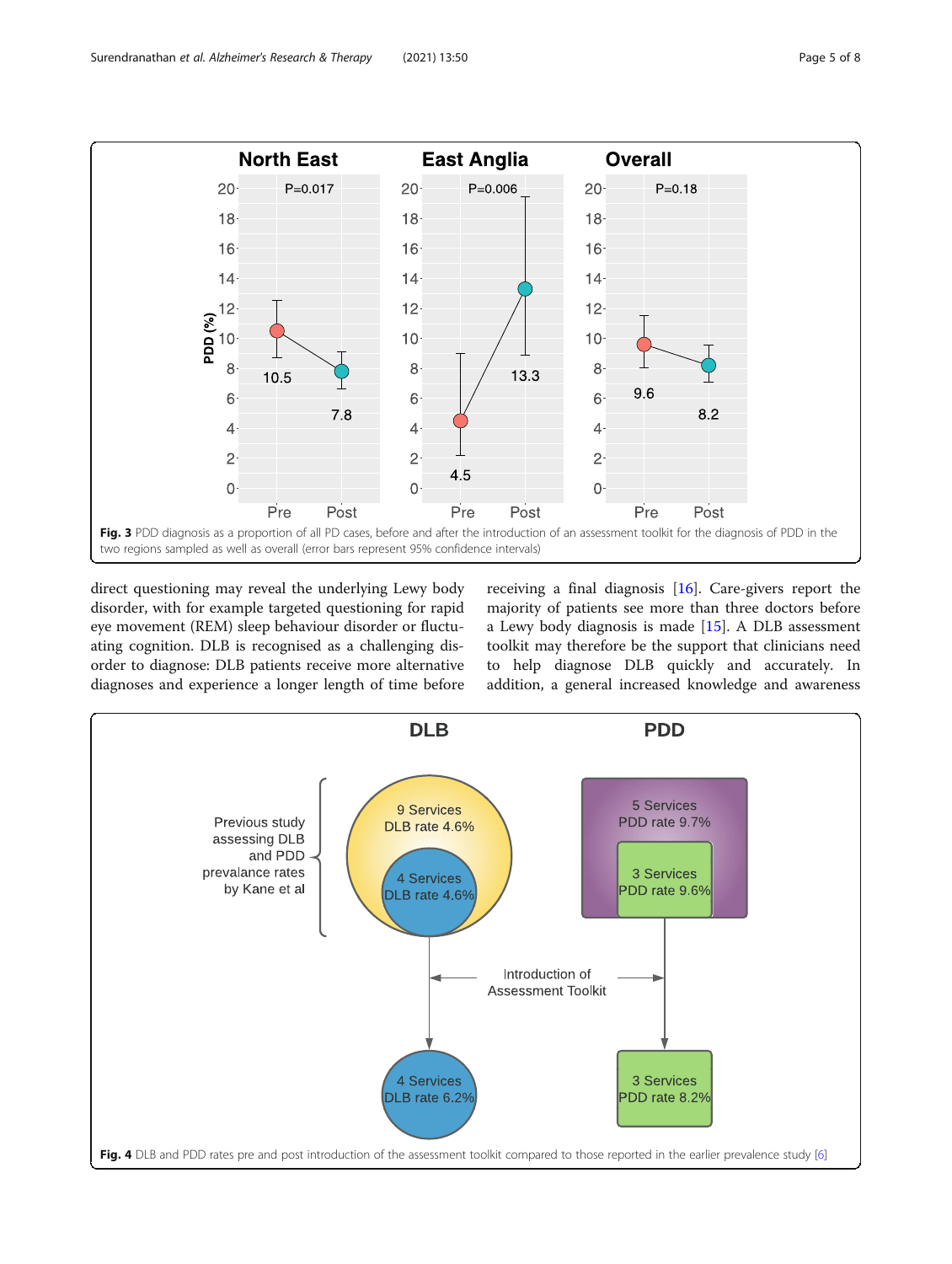of DLB following-on from the study team's site visits and training sessions could also have contributed to the increase in diagnosis.

Despite the overall increase in diagnostic rates following the introduction of the assessment toolkit, there were regional differences found. In East Anglia, there was a no significant change (2.9% to 2.8%,  $P = 0.86$ ) in diagnostic rates of DLB, whereas in the North East, there was an absolute increase of 4.4% (5.3% to 9.7%,  $P < 0.001$ ).

Factors, such as a lower level of engagement in the toolkit, may have affected the outcome in East Anglia.

In addition, services in East Anglia recorded more dementia patients with a 'mixed' subtype (47.8%) than an Alzheimer's dementia (AD) subtype (33.8%). A European wide systemic review of the prevalence of different dementia subtypes in those older than 65 found the prevalence of AD to be 53.7% [[21](#page-7-0)]. A UK survey of dementia prevalence commissioned by the Alzheimer's Society found AD to make up 62% of all dementia cases [\[22](#page-7-0)]. Both of these figures are higher than that reported for Alzheimer's dementia in East Anglia. Yet 47.8% of dementia cases were found to be 'mixed' in East Anglia, and this excluded cases which specifically stated a combination of DLB with another subtype, which were simply recorded as DLB. This could mean some DLB cases were recorded as 'mixed' reflecting diagnostic uncertainty on the part of the clinician. This could also explain a lower rate of AD. Indeed the percentage of cases recorded as mixed was much higher than the 10% reported by the Alzheimer's Society [[22\]](#page-7-0).

The higher increase of DLB diagnosis in this study was in the North East which also had the higher diagnosis rate before the introduction of a toolkit, suggesting the toolkit may not necessarily have the biggest benefit to services with the lowest rates. It may be that the toolkit enhances diagnostic performance in clinicians already aware of, and confident in, diagnosing DLB. Those less certain about diagnosis may require additional support and more extensive training in its use, rather than simply introducing it directly into practice.

These results also suggest that clinical prevalence may be higher than previously recorded. Systematic reviews report the prevalence of DLB to be 4.2–5% [\[3](#page-6-0), [4](#page-6-0)], yet the levels detected in this study in the North East were 9.7% (CI 7.6% to 12.2%), nearing the rate of DLB seen in autopsy studies of 15% [\[2](#page-6-0)]. In the absence of a simple diagnostic test, a structured assessment toolkit may be what is required to improve detection of DLB, leading to the significant benefits of early and accurate diagnosis for patients and their carers.

Correctly diagnosing DLB is important for patients and their carers [[23\]](#page-7-0). Failure to recognise autonomic symptoms secondary to the disorder such as orthostatic hypotension which can cause falls or bladder dysfunction that harshly affects independence and confidence can have severe effects on a patient's quality of life [[24\]](#page-7-0). The use of anti-psychotics can lead to worsening of an undiagnosed movement disorder and in severe cases can be fatal secondary to akinetic crisis [\[25](#page-7-0)]. Hence, improving detection will be significant for this group of patients.

## PDD diagnostic rates

In contrast to DLB, the assessment toolkit did not alter the overall rate of PDD diagnosis.

It was nevertheless notable that in East Anglia, there was a significant increase in PD dementia diagnosis rates following the introduction of the toolkit—an increase of 4.5% to 13.3%, or an absolute rise of 8.8%. This large rise, nearly trebling the rate of diagnosis, may indicate an assessment toolkit could assist in services where diagnosis rates are lower, as the rate in East Anglia (4.5%) was much lower than in the North East (10.5%) prior to its introduction. However, a limiting factor in this finding is the relatively small sample group in East Anglia, with only 158 PD patients compared with 1809 in the North East. The significant reduction in diagnostic rates within the larger group of PD patients in the North East nullified the large improvement in East Anglia and leads to the conclusion that there is no associated rate rise in PDD diagnosis from the introduction of the toolkit.

Reasons why no overall improvement in diagnosis was recorded may include clinicians' level of engagement in the study and hence utilisation of the toolkit. A qualitative process evaluation on implementation of the toolkits will be reported separately. Another factor may be that the group surveyed following the introduction of the toolkit was younger (73.9 years) than the group studied in the initial pre-toolkit survey (80.0 years). It is well recognised that older age is associated with higher rates of dementia, including in PD [\[26](#page-7-0)].

In addition, Parkinson's disease patients already have an established Lewy body disorder so the difficulties in the diagnosis of PDD are probably very different to that of differentiating DLB from other dementia subtypes. The diagnosis of PDD requires the recognition of a dementia syndrome, which can be facilitated by a cognitive assessment and a collateral history of functional decline. Notably, difficulties in integrating a formal cognitive assessment into an initial patient assessment were reported in the pilot trial of the toolkit [[19](#page-7-0)]. Even when these are carried out, the diagnosing clinician may remain uncertain about the degree of severity of such impairments and also the degree to which they can be attributed to motor, rather than cognitive deficits. There may also be a reluctance to formally diagnose dementia [\[16](#page-7-0)] because of its stigmatising effect. None of these potential barriers to the diagnosis of dementia in PD is likely to be affected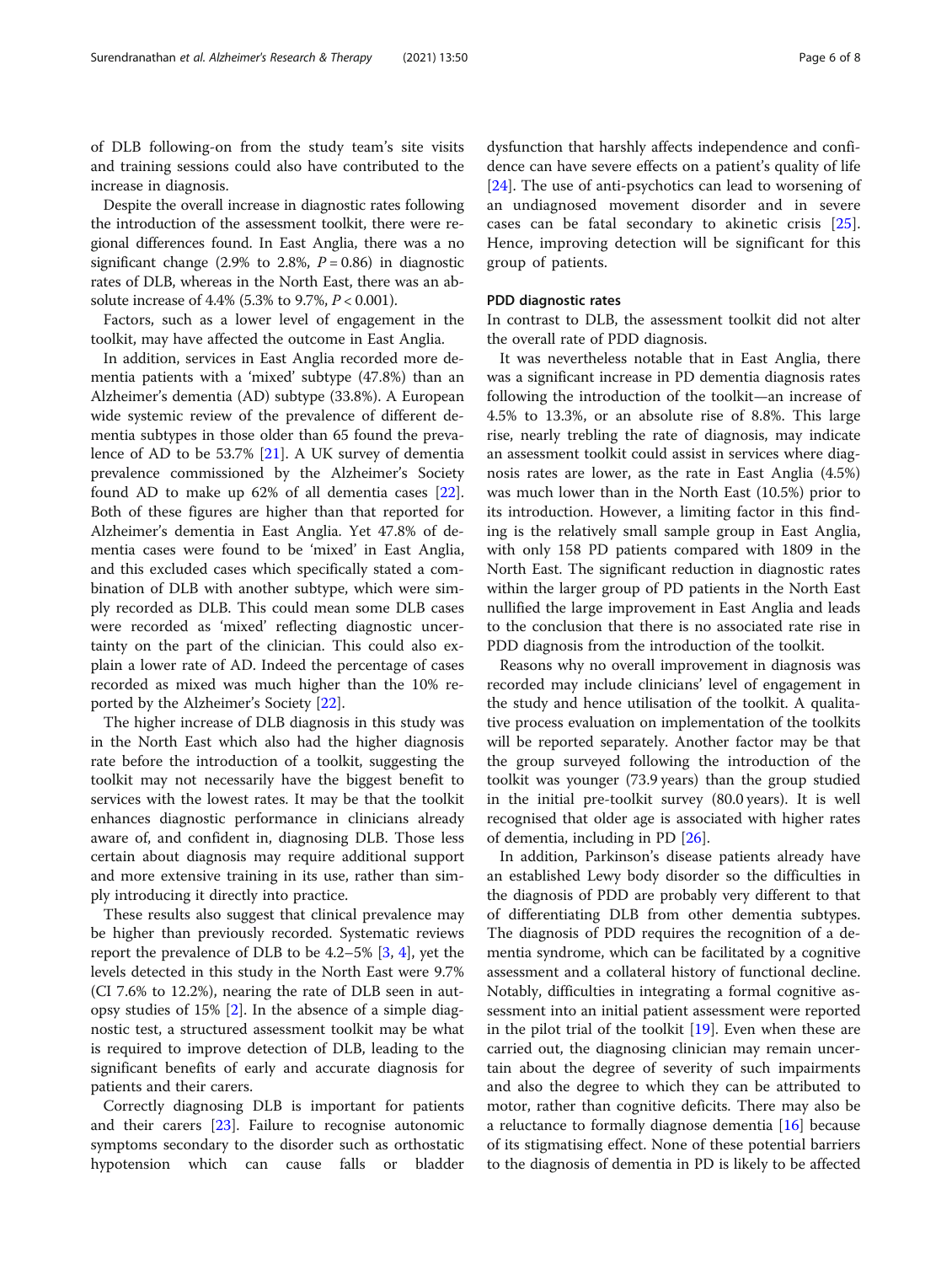<span id="page-6-0"></span>solely by the introduction of a structured assessment toolkit. An alternate means may be required to improve the rate of diagnosis of dementia in Parkinson's disease.

## Limitations

The relatively small PD group size in East Anglia is a limitation of the study, meaning the large rise in diagnostic rate in this region is difficult to interpret. It is another limitation that only seven services were sampled in total. However, the diagnostic rates recorded prior to the introduction of the assessment toolkit were very similar to that seen in the larger prevalence study of 14 services [[6\]](#page-7-0), suggesting the services sampled here were a good reflection of that larger group.

## Conclusions

The introduction of an assessment toolkit was associated with a significant increase in the diagnosis of DLB, but this may be because clinicians already confident in diagnosing DLB are able to benefit from the introduction of a simple toolkit to reference. The high number of mixed dementia cases highlights diagnostic uncertainty amongst some clinicians, and those who are less confident in diagnosing DLB may gain confidence from greater training on the use of the toolkit and may lead to even higher diagnosis rates.

Contrasting changes in diagnosis rates of PDD were observed regionally following the introduction of the toolkit, which may be explained by the small samples size in East Anglia, but maybe also by the differing diagnostic process for diagnosing dementia in PD as compared to making a DLB subtype diagnosis.

## Abbreviations

AD: Alzheimer's dementia; DLB: Dementia with Lewy bodies; EA: East Anglia; LBD: Lewy body dementia; NE: North East; PD: Parkinson's disease; PDD: Parkinson's disease dementia; REM: Rapid eye movement

#### Acknowledgements

We would like to thank the infrastructure support provided by Newcastle Biomedical Research Centre hosted by Newcastle upon Tyne Hospitals NHS Foundation Trust and Newcastle University, and the Cambridge Biomedical Research Centre Dementia and Neurodegeneration Theme (Grant Reference Number 146281) hosted by Cambridge University Hospitals NHS Foundation Trust, Cambridgeshire and Peterborough NHS Foundation Trust and the University of Cambridge.

We thank our colleagues at the Dementia and Neurodegenerative Diseases Research Network, the clinicians within East Anglia and the North East who assisted in the study, and the study sponsors, Northumberland Tyne and Wear NHS Foundation Trust. We also thank the participants.

#### Disclosures

AS, JK, AB, SB, RM and CB report no disclosures. JPT has received speaker fees from GE Healthcare and consultancy fees from Heptares Therapeutics. AT has received support from GE Healthcare and Alliance Medical for Investigator led studies. IM has acted as a consultant for GE Healthcare, Eisai, Sanofi, Sumitomo Dainippon Pharma and Axovant. DB reports no disclosures. JOB has acted as a consultant for GE Healthcare, Lilly, Eisai, TauRx, Axon and Biogen and received grant support from Alliance Medical and Merck.

#### Authors' contributions

AS analysed the data and drafted the manuscript for intellectual content. JK interpreted the data and revised the manuscript for intellectual content. AB had a major role in the acquisition of the data and revised the manuscript for intellectual content. SB had a major role in the acquisition of the data and revised the manuscript for intellectual content. RM provided statistical advice and revised the manuscript for intellectual content. CB interpreted the data and revised the manuscript for intellectual content. JPT interpreted the data and revised the manuscript for intellectual content. AT interpreted the data and revised the manuscript for intellectual content. IM designed and conceptualised the study, interpreted the data and revised the manuscript for intellectual content. DB designed and conceptualised the study, interpreted the data and revised the manuscript for intellectual content. JOB designed and conceptualised the study, interpreted the data and revised the manuscript for intellectual content. The author(s) read and approved the final manuscript.

#### Funding

This study was primarily funded by the National Institute for Health Research (NIHR) under its Programme Grants for Applied Research Programme (Grant Reference Number DTC-RP-PG-0311-12001). The views expressed are those of the author(s) and not necessarily those of the NIHR or the Department of Health and Social Care.

#### Availability of data and materials

The datasets used and/or analysed during the current study are available from the corresponding author on reasonable request. The toolkits are freely available on the following website: [https://research.ncl.](https://research.ncl.ac.uk/media/sites/researchwebsites/diamond-lewy/Thomas_et_al-2018-International_Journal_of_Geriatric_Psychiatry.pdf) [ac.uk/media/sites/researchwebsites/diamond-lewy/Thomas\\_et\\_al-2018-](https://research.ncl.ac.uk/media/sites/researchwebsites/diamond-lewy/Thomas_et_al-2018-International_Journal_of_Geriatric_Psychiatry.pdf) International Journal of Geriatric Psychiatry.pdf

## Ethics approval and consent to participate

Permission was granted by the UK Confidentiality Advisory Group to collect limited data from the clinical notes of all patients attending these services without the requirement of informed consent from each patient. Ethical approval for the study was also awarded by an NHS Regional Ethics **Committee** 

#### Consent for publication

Not applicable.

#### Competing interests

The authors declare that they have no competing interests.

#### Author details

<sup>1</sup>Department of Psychiatry, Cambridge Biomedical Campus, University of Cambridge School of Clinical Medicine, Box 189, Cambridge CB2 0QQ, UK. <sup>2</sup> Centre for Public Health, Queen's University Belfast, Belfast, UK. <sup>3</sup>Institute of Neuroscience, Newcastle University, Newcastle upon Tyne, UK. <sup>4</sup>Population Health Sciences Institute, Newcastle University, Newcastle upon Tyne, UK.

## Received: 17 December 2020 Accepted: 3 February 2021 Published online: 19 February 2021

#### References

- 1. Oinas M, Sulkava R, Polvikoski T, Kalimo H, Paetau A. Reappraisal of a consecutive autopsy series of patients with primary degenerative dementia: Lewy-related pathology. Apmis. 2007;115(7):820–7.
- 2. Fujimi K, Sasaki K, Noda K, Wakisaka Y, Tanizaki Y, Matsui Y, et al. Clinicopathological outline of dementia with Lewy bodies applying the revised criteria: the Hisayama study. Brain Pathol. 2008;18(3):317–25 Available from: <http://www.ncbi.nlm.nih.gov/pubmed/18462473>.
- 3. Hogan D, Fiest KM, Roberts JI, Maxwell CJ, Dykeman J, Pringsheim T, et al. The Prevalence and Incidence of Dementia with Lewy Bodies: a Systematic Review. Can J Neurol Sci. 2016;43(Suppl 1):S83–95 Available from: [http://](http://www.ncbi.nlm.nih.gov/pubmed/27307129) [www.ncbi.nlm.nih.gov/pubmed/27307129.](http://www.ncbi.nlm.nih.gov/pubmed/27307129)
- 4. Vann Jones SA, O'Brien JT. The prevalence and incidence of dementia with Lewy bodies: a systematic review of population and clinical studies. Psychol Med. 2014;44(4):673–83 Available from: [http://www.scopus.com/inward/](http://www.scopus.com/inward/record.url?eid=2-s2.0-84896479748&partnerID=tZOtx3y1) [record.url?eid=2-s2.0-84896479748&partnerID=tZOtx3y1](http://www.scopus.com/inward/record.url?eid=2-s2.0-84896479748&partnerID=tZOtx3y1).